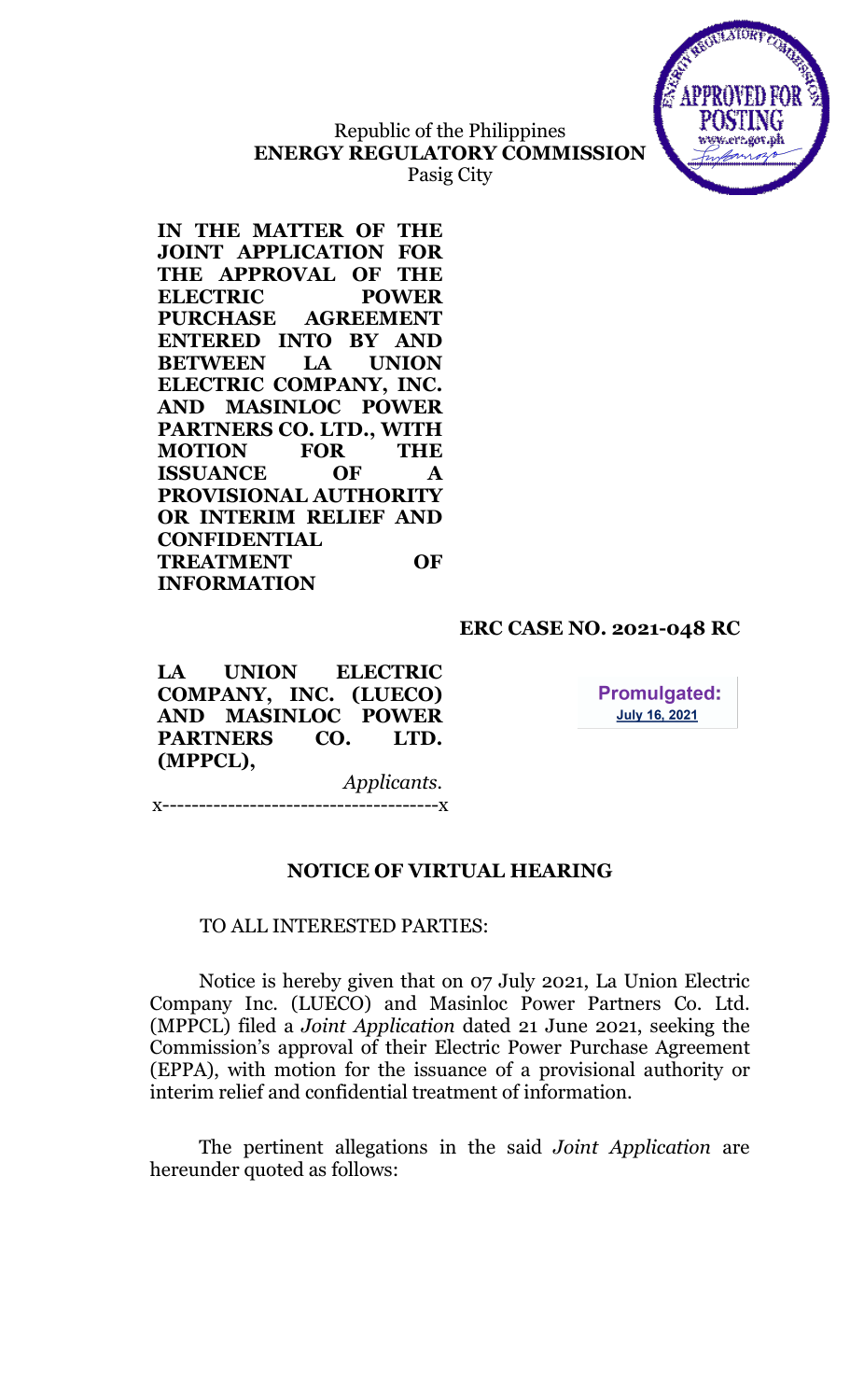# ERC CASE NO. 2021-048 RC NOTICE OF VIRTUAL HEARING/12 July 2021 PAGE 2 OF 15

- 1. LUECO is a private electric distribution utility duly organized and existing under the laws of the Republic of the Philippines, with principal office address at LUECO Building, Quezon Avenue, San Fernando City, La Union. It may be served with notices and other processes of this Honorable Commission though its counsel at the address herein indicated.
- 2. LUECO is the grantee of a legislative franchise (R.A. No. 9385) issued by the Thirteenth (13th) Congress of the Philippines on 24 July 2006 to operate and maintain an electric distribution system within the City of San Fernando and the Municipalities of Bauang and San Juan, all in the Province of La Union.
- 3. LUECO is represented in this Joint Application by its President, Mr. CARLOS L. VALERO.
- 4. MPPCL is a limited partnership established in the Philippines to invest in, acquire, finance, complete, construct, develop, improve, operate, maintain, and hold power production and electric generating facilities in the country, with business address at Masinloc Coal-Fired Thermal Power Plant, Barangay Bani, Masinloc, Zambales. It may be served with notices and other processes of this Honorable Commission though its counsel at the address herein indicated.
- 5. MPPCL owns the 1 x 315 MW (Unit 1), 1 x 344 MW (Unit 2) and 351.75 MW (Unit 3) of the Masinloc Coal Fired Thermal Power Plant located in Barangay Bani, Masinloc, Zambales.
- 6. MPPCL is represented in this Joint Application by its authorized representatives, Mr. PAUL BERNARD D. CAUSON.

## NATURE OF THE APPLICATION

7. This Joint Application for the approval of the "ELECTRIC POWER PURCHASE AGREEMENT" ("EPPA") dated 28 May 2021 entered into by and between LUECO and MPPCL is being submitted to this Honorable Commission for its review and approval pursuant to Sections 25 and 45 (b) of Republic Act No. 9136 otherwise known as the "Electric Power Industry Reform Act of 2001" ("EPIRA"), Rules 5, Sections 4 (e) and 11, Section 5 of its Implementing Rules and Regulations ("IRR"), Rule 20 (B) of its Rules of Practice and Procedure, and other pertinent rules and regulations.

## STATEMENT OF FACTS

8. On 18 July 2019, two months before the expiration of its EPPA with Team (Philippines) Energy Corporation ("TPEC") on 25 August 2019, LUECO wrote the Hon. ALFONSO G. CUSI, Secretary of the Department of Energy, requesting for the issuance of a Certificate of Exemption ("COE") "to enable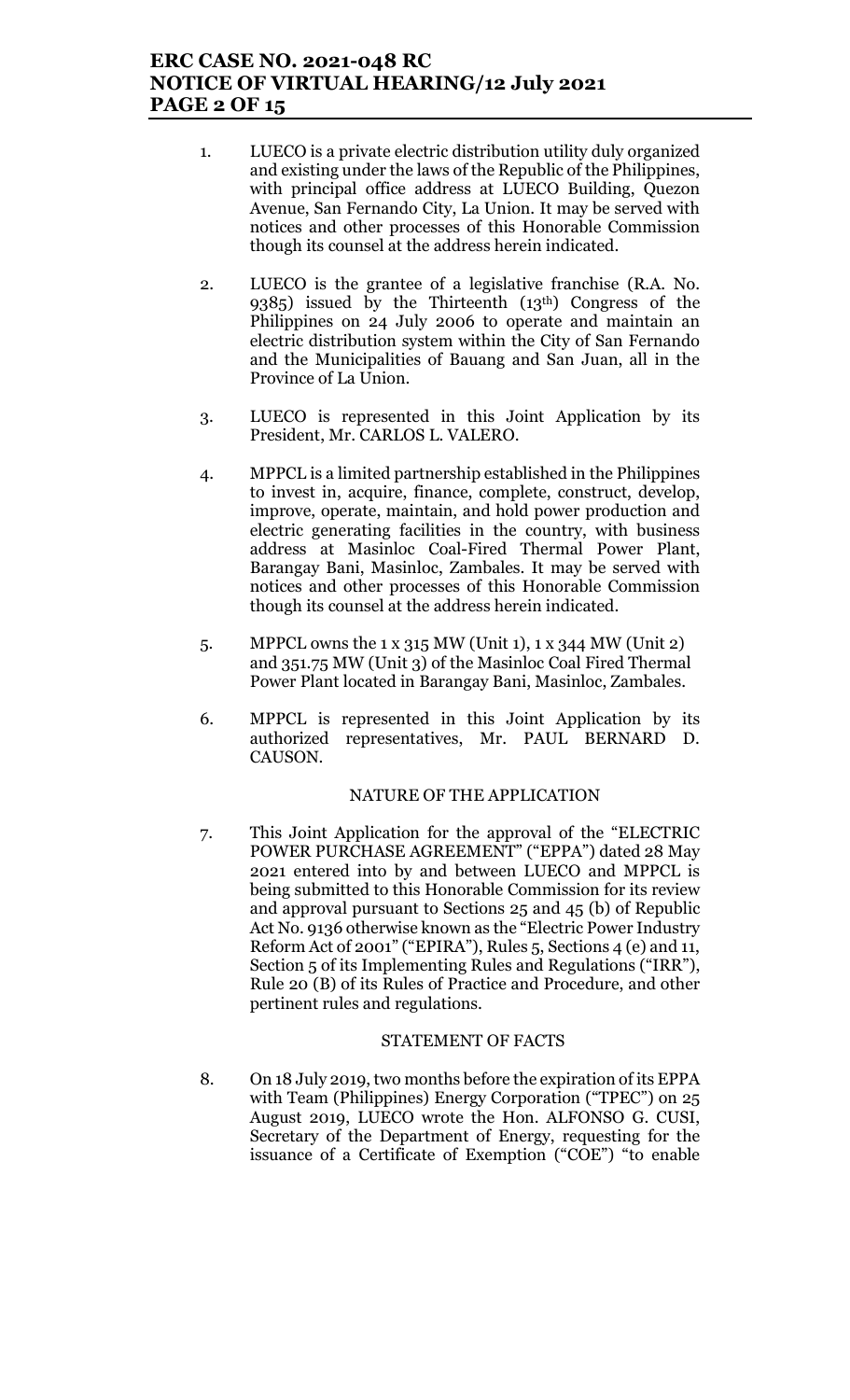# ERC CASE NO. 2021-048 RC NOTICE OF VIRTUAL HEARING/12 July 2021 PAGE 3 OF 15

LUECO to extend its existing power supply agreement under the same terms and conditions."<sup>1</sup>

- 9. On 25 November 2019, the Department of Energy ("DOE") issued its Certification (COE-CSP-2019-10-001) certifying that LUECO "is exempted from the conduct of COMPETITIVE SELECTION PROCESS (CSP) to extend its existing power supply agreement with Team (Philippines) Energy Corporation (TPEC) for one (1) year supply under the same terms and conditions starting from 26 August 2019 until 25 August 2020." <sup>2</sup> Furthermore, the DOE also stated that "LUECO's succeeding PSA procurement shall undergo CSP in accordance with DC2018-02-0003 in a manner provided under Section  $5$  thereof – through public bidding x x x  $\cdot$ "<sup>3</sup>
- 10. However due to the issuance of Proclamation No. 929, Series of 2020 on 16 March 2020 by President RODRIGO ROA DUTERTE declaring a State of Calamity throughout the Philippines due to Corona Virus Disease 2019 Pandemic or COVID-19 Pandemic, LUECO was not able to complete the conduct of its CSP.
- 11. On 02 December 2020, pursuant to DOE Department Circular DC2018-02-003, LUECO sent a letter to the DOE attaching its Terms of Reference (TOR) for its approval.
- 12. On 10 December 2020, the DOE sent its reply to the letter dated 02 December 2020 of LUECO suggesting some revisions in its TOR, particularly the revision of the 2020- 2029 Power Supply Procurement Plan (PSPP) and the submission of the 2020-2029 Distribution Development Plan (DDP).
- 13. Pursuant to the 10 December 2020 letter of the DOE, LUECO, on 21 December 2020, submitted its compliance and likewise furnished the DOE the Secretary's Certificate providing the composition of LUECO's Third Party Bids and Awards Committee ("TPBAC"), TPBAC- Technical Working Group ("TWG") and TPBAC Secretariat.
- 14. On 22 December 2020, the DOE sent its reply to the 21 December 2020 letter of LUECO recommending the removal of the option to extend for a maximum period of five (5) years pursuant to the Supreme Court Decision in G.R. No. 227670 requiring all PSAs to undergo CSP and the deletion of the Prompt Payment Discount and Prompt Payment Discount Period.
- 15. On 29 December 2020, LUECO sent the revised TOR in compliance with the 22 December 2020 letter of the DOE, and on 04 January 2021, the DOE via electronic mail approved the

 1 Last paragraph, page 2, letter dated 18 July 2019 to Sec. Alfonso G. Cusi. Underscoring supplied.

<sup>&</sup>lt;sup>2</sup> First (1<sup>sT</sup>) paragraph, COE-CSP-10-001 dated 25 November 2019. Underscoring supplied. <sup>3</sup> First (1st) paragraph, page 2, letter of Secretary Cusi to Mr. Bernardo L. Valero dated 25 November 2019. Underscoring supplied.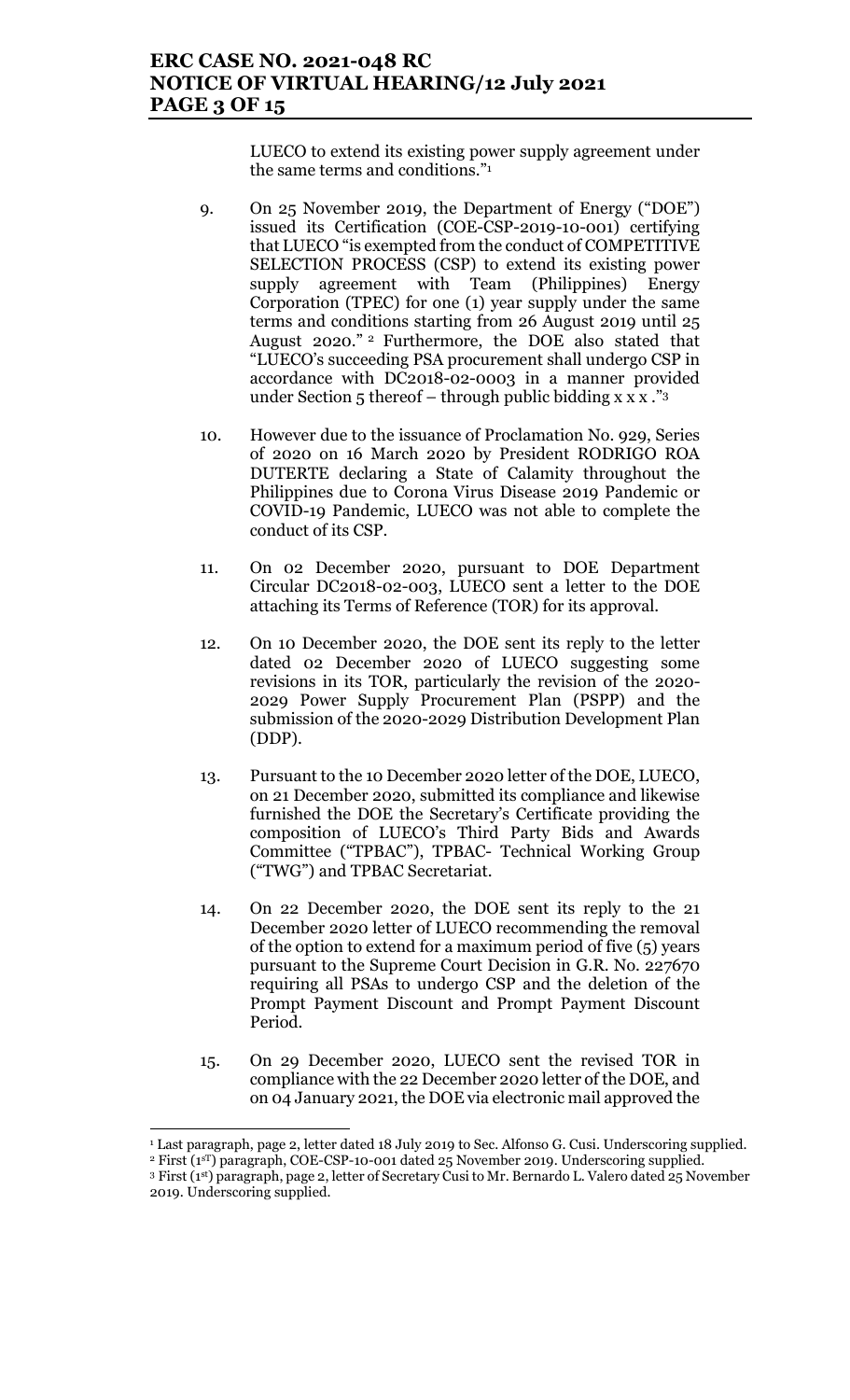# ERC CASE NO. 2021-048 RC NOTICE OF VIRTUAL HEARING/12 July 2021 PAGE 4 OF 15

TOR and allowed LUECO to cause the publication of the Invitation to Bid on 05 January 2021 and 12 January 2021.

16. The salient provisions of the TOR are herein provided:

| TYPE OF CONTRACT                   | BASELOAD AND LOAD FOLLOWING,<br><b>FIRM</b>                                                                                                                                                                                                                                                                                                               |
|------------------------------------|-----------------------------------------------------------------------------------------------------------------------------------------------------------------------------------------------------------------------------------------------------------------------------------------------------------------------------------------------------------|
| Commencement Date of<br>Supply     | August 26, 2021 or upon approval by the ERC<br>whichever is later but to coincide with NGCP<br>Billing every $26th$ day of the month.                                                                                                                                                                                                                     |
| <b>Tariff Structure</b>            | Base Energy Rate (BER) in Php/kWh subject<br>to the following:                                                                                                                                                                                                                                                                                            |
|                                    | 50% maximum of the BER can be<br>escalated at an annual rate not greater<br>than 3.5% beginning on the second<br>contract year.<br>Inclusive of Line Rental and all other<br>market related charges<br><b>Exclusive of VAT</b>                                                                                                                            |
|                                    | Bids shall be evaluated based on Levelized<br>Cost of Electricity (LCOE) after VAT,<br>whenever applicable which shall be derived<br>using the LCOE calculation sheet in<br>accordance with the formula in Annex B. The<br>Bidder's Proposed Price (for the first Billing<br>Year) and its LCOE are both subject to pre-<br>determined "Reserved Prices". |
|                                    | Bid VAT Rate shall be the maximum VAT rate<br>that Winning Bidder may charge LUECO for<br>any given Billing Month.                                                                                                                                                                                                                                        |
| Reduction<br>Power<br>Act<br>(PAR) | Power Supplier may opt to offer a Power Act<br>Reduction (PAR) rate of Phpo.30/kWh<br>applicable to energy affecting residential<br>customers only (approximately 50% of<br>LUECO's annual energy requirement; that<br>the actual average for the last 5 years pre-<br>COVID19 is $44\%$ ).                                                               |

- 17. On 05 January 2021 and 12 January 2021, LUECO caused the publication of its "Invitation to Bid" in the Manila Bulletin which contained the TOR, indicating a summary of the process and timelines of the CSP and inviting generation companies ("GenCos") to submit an Expression of Interest between 06 January 2021 and 19 January 2021.
- 18. In response to LUECO's published Invitation to Bid, eight (8) GenCos purchased bid documents, namely: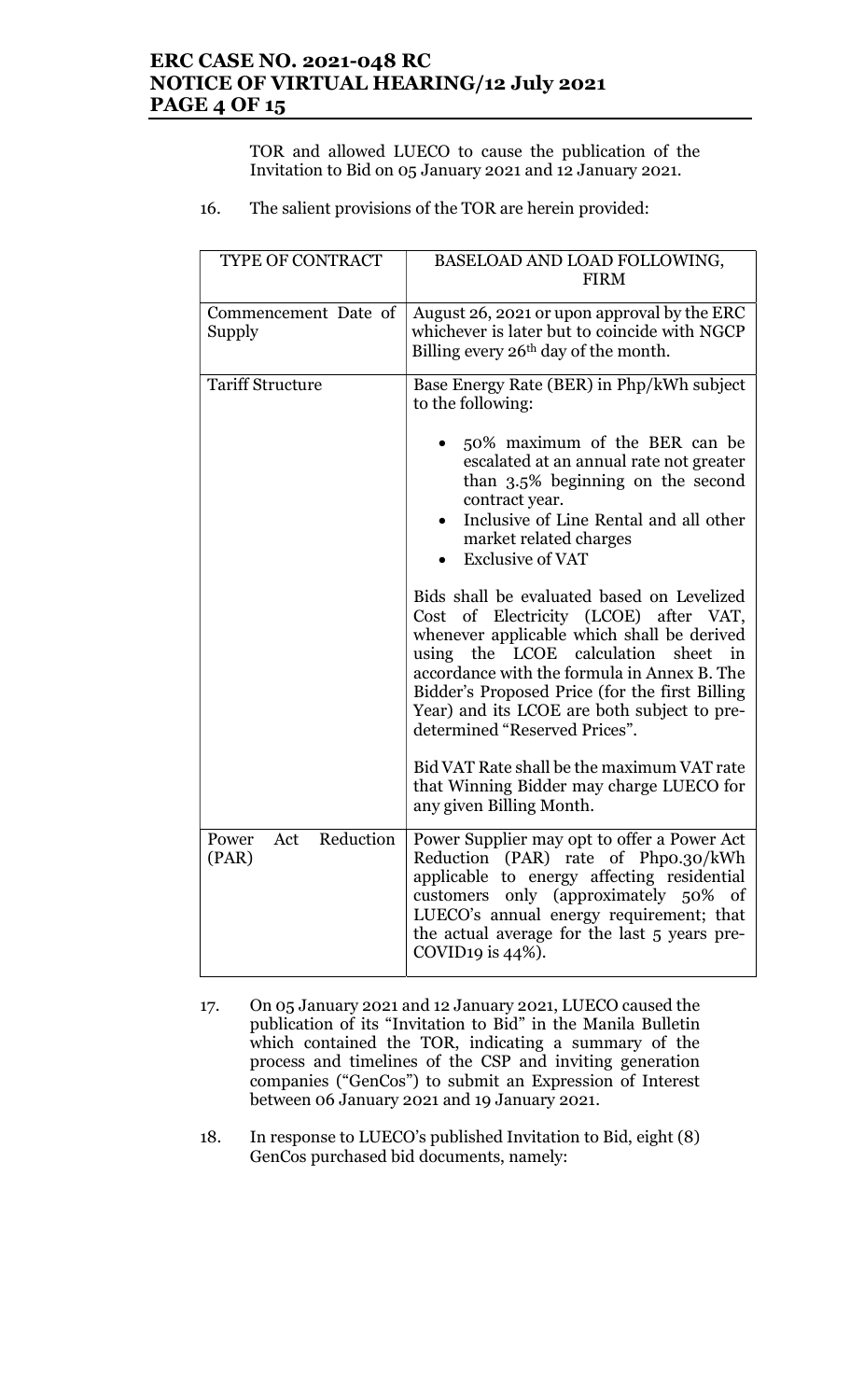# ERC CASE NO. 2021-048 RC NOTICE OF VIRTUAL HEARING/12 July 2021 PAGE 5 OF 15

- a. GNPower DINGININ LTD. CO
- b. SOLARACE1 ENERGY CORPORATION
- c. SEM-CALACA POWER CORPORATION
- d. TEAM (PHIL) ENERGY CORP
- e. MASINLOC POWER PARTNERS CO. LTD.
- f. THERMA LUZON INC.
- g. SN ABOITIZ POWER MAGAT INC.
- h. ENERGY DEVELOPMENT CORPORATION
- 19. Out of the eight (8) GenCos who purchased bid documents, two (2) did not submit their bids while one (1) GenCo withdrew prior to the submission of bids. The GenCos who submitted their bids are the following:

| <b>GENERATION COMPANY</b> | First Year Pre- | Final LCOE Pre- |
|---------------------------|-----------------|-----------------|
|                           | VAT rate*       | VAT rate*       |
|                           | (PhP/kWh)       | (PhP/kWh)       |
| <b>MASINLOC POWER</b>     | 3.4508          | 3.4508          |
| PARTNERS CO. LTD.         |                 |                 |
| TEAM (PHIL) ENERGY CORP   | 3.9462          | 4.2971          |
| <b>SEM-CALACA POWER</b>   | 4.0948          | 4.4460          |
| <b>CORPORATION</b>        |                 |                 |
| SN ABOITIZ POWER - MAGAT  | 4.2777          | 4.4538          |
| INC.                      |                 |                 |
| <b>ENERGY DEVELOPMENT</b> | 4.5210          | 4.9087          |
| <b>CORPORATION</b>        |                 |                 |

\* First Year and Final LCOE rates are net of offered PPD and/or PAR

- 20. On 30 April 2021, the respective bid offers of the bidders who passed the pre-qualification were opened. MPPCL's bid was declared as the best bid.
- 21. On 03 May 2021, LUECO's TPBAC sent a Notification of Best Bid to MPPCL as the winning power supplier confirming after post-evaluation that its proposed energy price was found to be the best bid.
- 22. On 07 May 2021, LUECO sent MPPCL the result of the post evaluation qualification.
- 23. On 17 May 2021, the Notice of Award was sent to MPPCL which it accepted on 24 May 2021 via zoom meeting. A copy of the "Notice of Award" is hereto attached and marked as Annex "H-8".
- 24. A copy of the TPBAC Summary Report regarding the conduct of LUECO's CSP is likewise hereto attached and marked as Annex "H-10".

## SALIENT FEATURES OF THE EPPA

25. The EPPA dated 28 May 2021, entered into by and between LUECO and MPPCL, a copy of which is hereto attached as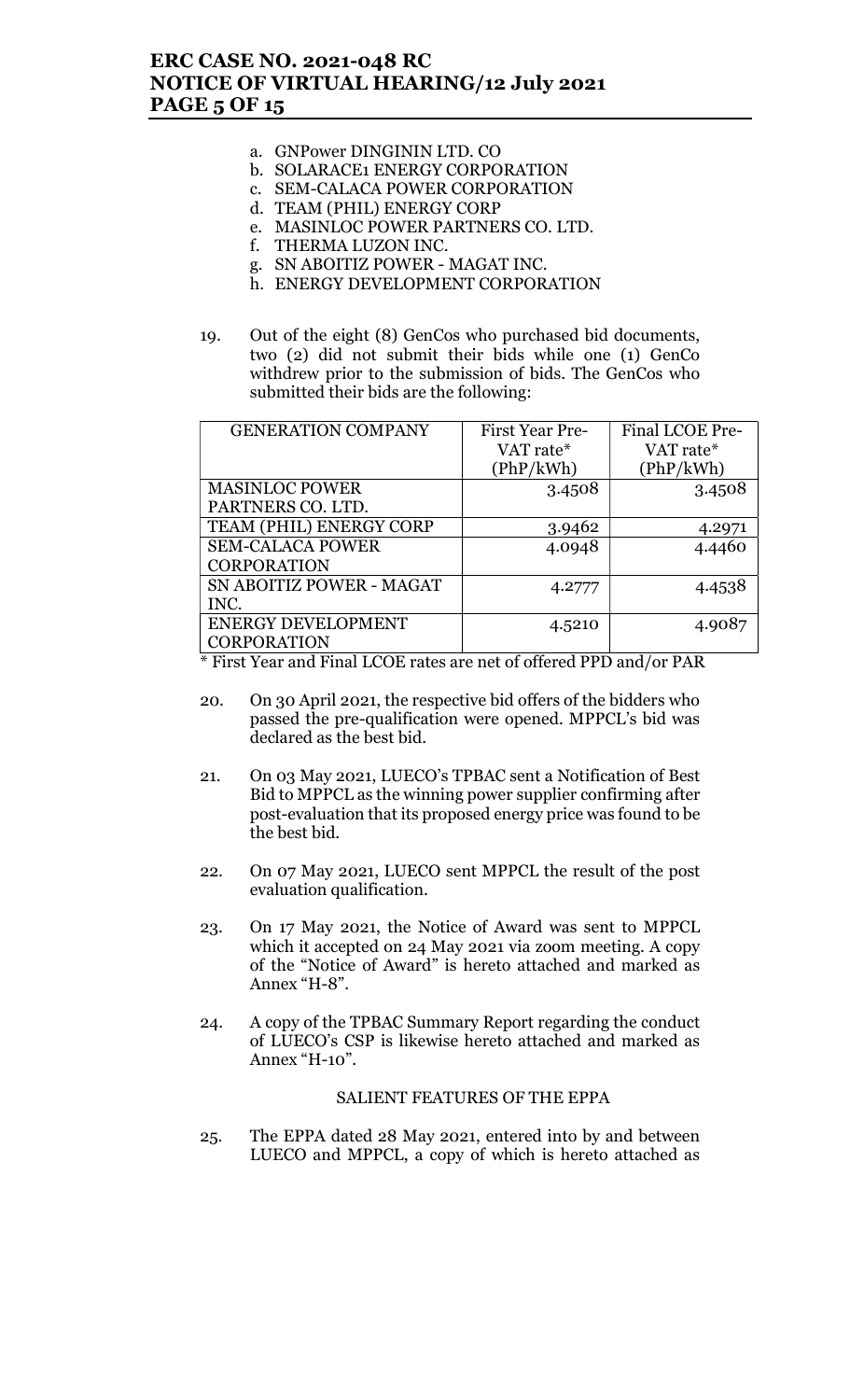## ERC CASE NO. 2021-048 RC NOTICE OF VIRTUAL HEARING/12 July 2021 PAGE 6 OF 15

Annex "A" and made an integral part hereof, contains the following salient features:

#### 2.2 COOPERATION PERIOD OF AGREEMENT

- 2.2.1 Subject to Section 2.3, this Agreement shall become effective on the Effective Date.
	- 2.2.1.1 The term of this Agreement (the "Cooperation Period") shall commence on the Commencement Date and shall expire on February 25, 2032, unless terminated earlier or extended in accordance with the terms of this Agreement.
- 2.3 CONDITIONS PRECEDENT, EFFECTIVE DATE, AND COMMENCEMENT DATE
	- 2.3.1 Effective Date
		- 2.3.1.1 The Effective Date shall be the date the conditions precedent in Section 13.1.1 and 13.2.1 have been satisfied or waived by the relevant Party (the "Effective Date").

### 2.3.3 COMMENCEMENT DATE

- 2.3.3.1 The "Commencement Date" shall occur upon the satisfaction of the conditions set out in Section 2.3.2.
- 2.3.3.2 It shall be on August 26, 2021 or upon approval by the ERC, (whether interim relief, provisional or final), whichever is later but to coincide with NGCP Billing every 26th day of the month.

#### x x x

- 4.1 Supply of Electricity. Subject to the terms and conditions of this Agreement, from the Commencement Date until the expiration of the Cooperation Period or earlier termination of this Agreement, SELLER shall make available to LUECO the Contract Capacity to be sourced from the Power Plant, the WESM, or any other source at prevailing Electricity Fee. SELLER shall ensure that its daily declarations of BCQs reported to the Market Operator (as required by the WESM Rules) accurately reflects the metered quantities in each of LUECO's Delivery Points net of any reduction by reason of enforcement of RCOA and/or Renewable Energy Law. xxx
- 4.2 Failure of Power Plant to Generate Electricity. In case SELLER is unable to source electricity from Power Plant for whatever reason except cases of Force Majeure, SELLER shall undertake alternative sourcing arrangements to compensate for the failure or shortfall, provided that, BUYER shall pay to SELLER the prevailing Electricity Fee or from the alternative source, whichever, is lower. In case SELLER fails to supply BUYER electricity due to unavailability of supply from its Power Plant, WESM, and any other source, SELLER shall pay a fine calculated as follows:

Fine =  $5\%$  x GENRATE from the previous Billing Period x Unsupplied Energy

Where: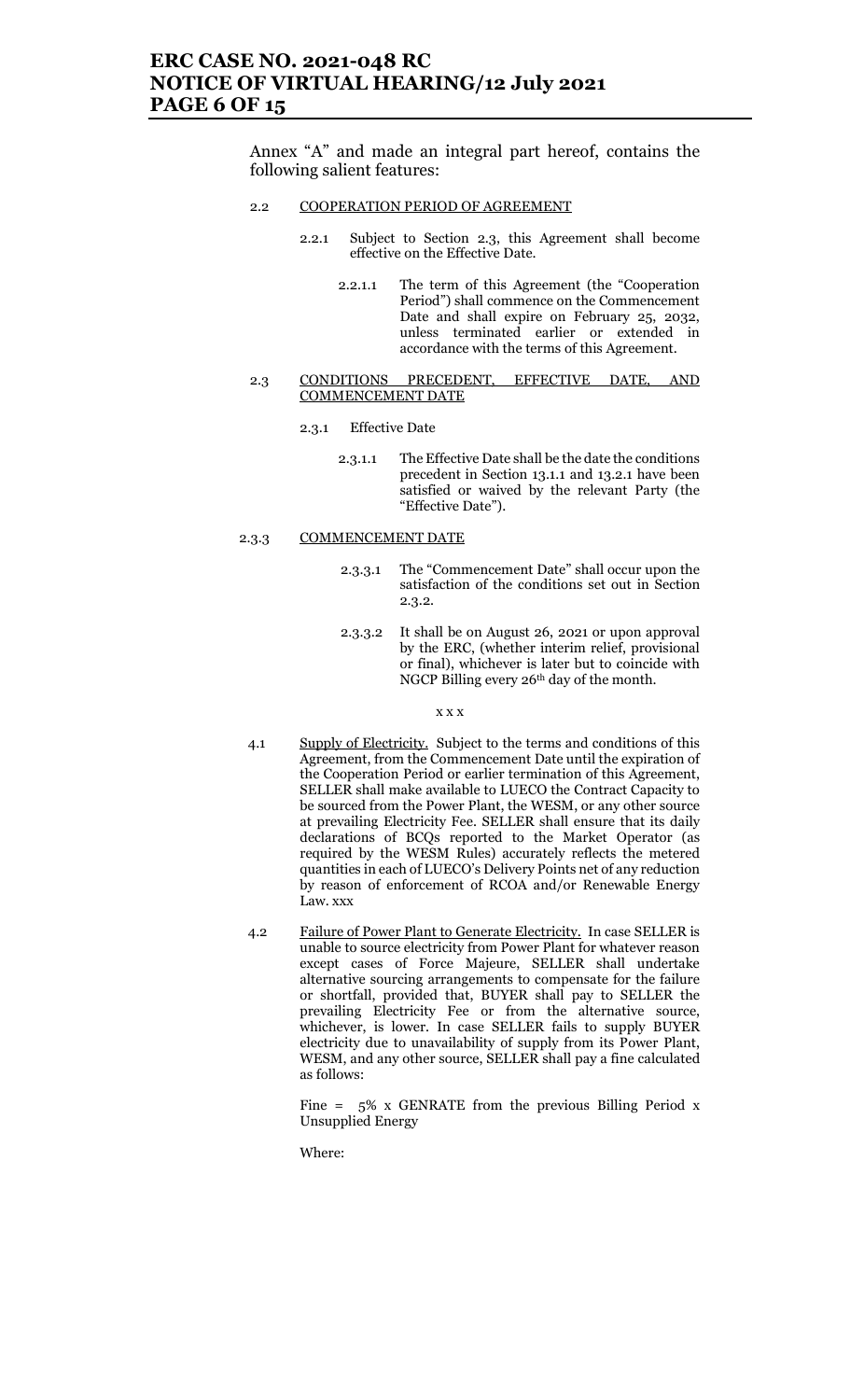Unsupplied Energy  $=$  the average of the last four  $(4)$  same day, same hour of the Trading Intervals affected by the loss of supply from Power Plant, WESM, and any other source which shall be used to reduce the generation charge to the consumers. For avoidance of doubt, in case SELLER fails to supply electricity despite availability thereof, then Section 14.1 shall apply.

#### 5.1 ELECTRICITY FEES.

SELLER shall render to BUYER an itemized Invoice for each Billing Period in accordance with the provisions of this Agreement and SCHEDULE 5. BUYER shall pay Invoices when due and payable in accordance with this Agreement and SCHEDULE 5.

SCHEDULE 4:

#### ELECTRICITY FEES

Electricity Fee =  $[(E \times GENRATE)] \times (1+VAT)] + [(E_{FM} \times E_{FM}$ Rate) x (1+ VAT)]

Where:

E The metered quantities at BUYER's Delivery Points for the Billing Period that is net of energy carved out by reason of enforcement of RCOA, Renewable Energy Law, and Event of Force Majeure affecting SELLER, expressed in kWh.

EFM The metered quantities at BUYER's Delivery Points for the Billing Period measured for hours during which Event of Force Majeure is affecting SELLER, expressed in kWh.

GENRATE The generation fee rate applicable for the Billing Period, expressed in PHP/ kWh.

EFM Rate GENRATE or Ex-Ante WESM Price at BUYER's relevant Delivery Point, whichever is lower, expressed in Php/kWh

Where:

 $GENRATE = BER \times ADJ_{ESC}$ 

Where:

BER = is the Base Energy Rate equivalent to PHP3.5575/kWh

 $ADJ_{\text{ESC}} = [$  Percent Subject to Escalation x (1 + Escalation)  $\wedge$  (Contract Year  $- 1$ ) ] + [1 – Percent Subject to Escalation ]

Percent Subject to Escalation = none

Escalation = none

VAT = Maximum Value Added Tax equivalent to twelve percent (12%)

Effective VAT = Blended Maximum VAT and VAT from WESM Purchases

### RATE IMPACT ON LUECO'S OVERALL GENERATION RATE

26. The indicative rate impact on LUECO's overall generation rate with the supply from MPPCL is as follows: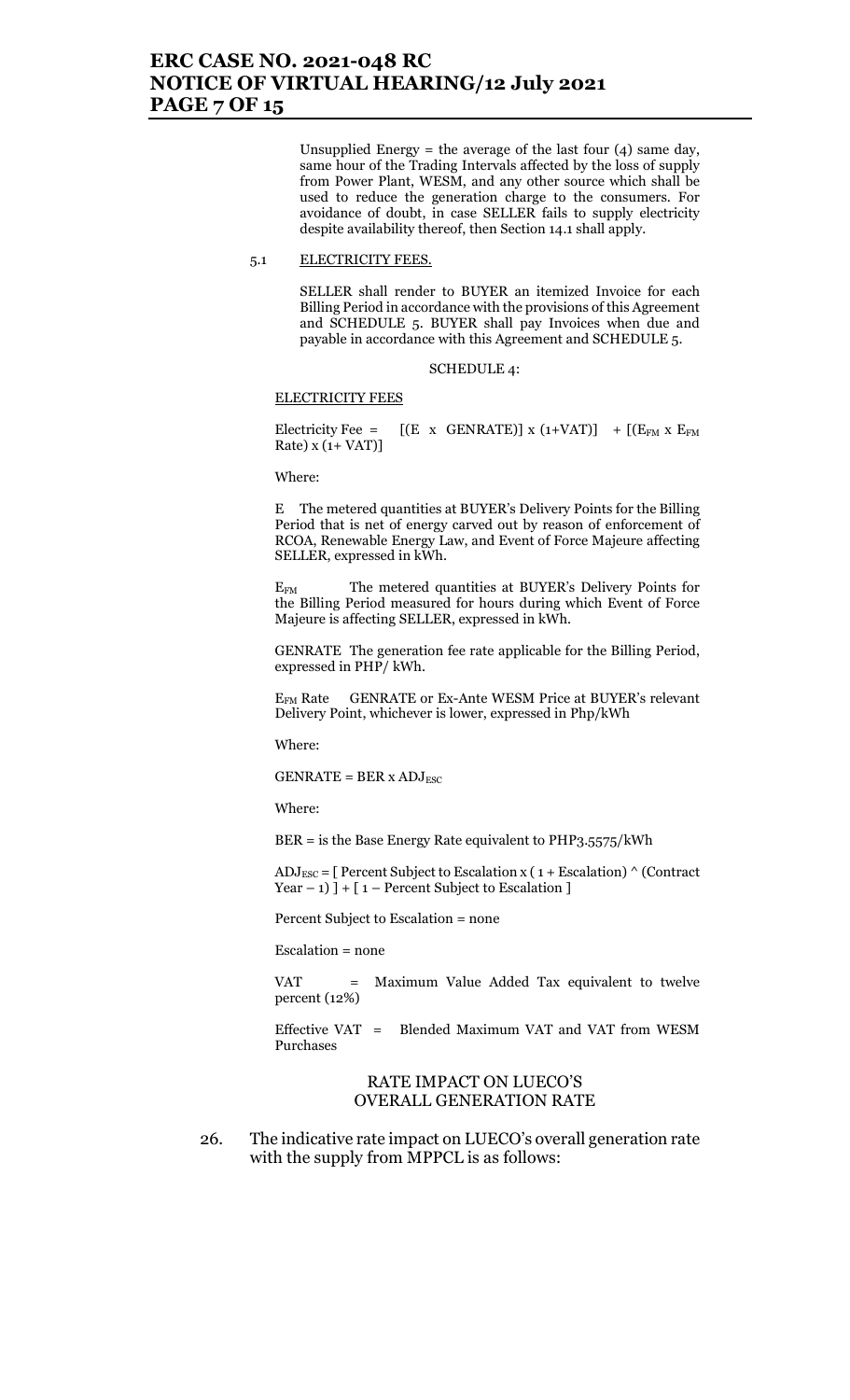# ERC CASE NO. 2021-048 RC NOTICE OF VIRTUAL HEARING/12 July 2021 PAGE 8 OF 15

| <b>SUPPLIER</b>                                        | <b>CURRENT</b><br><b>SUPPLIER</b> | <b>MPPCL</b> | <b>DIFFERENCE</b> |
|--------------------------------------------------------|-----------------------------------|--------------|-------------------|
| Average Rate PhP/kWh<br>(for the recent 12)<br>months) | 4.2876                            | 3.4939       | 0.7937            |

 Details of the calculation of the rate impact on LUECO's overall generation rate with the supply from MPPCL is hereto attached and marked as Annex "J".

## COMPLIANCE BY THE JOINT APPLICANTS WITH THE PRE-FILING CHECKLIST REQUIREMENTS

27. In compliance with the pre-filing requirements of this Honorable Commission and in further support of the instant Joint Application, Joint Applicants submit the following:

| LUECO SUPPORTING DOCUMENTS |                                                            |  |
|----------------------------|------------------------------------------------------------|--|
| ANNEX                      | DESCRIPTION OF THE DOCUMENT                                |  |
| " $B$ "                    | Articles of Incorporation and By-Laws                      |  |
| $\overline{C}$             | Latest General Information Sheet (GIS)                     |  |
| " $D"$                     | Load forecast projections in accordance with the latest    |  |
|                            | <b>DDP</b>                                                 |  |
| "E" & series               | Average daily load curve, supply and demand scenario in    |  |
|                            | accordance with the templates under Annex A of the         |  |
|                            | <b>Prefiling Checklist Requirements</b>                    |  |
| " $F$ "                    | Demand Side Management (DSM) Program                       |  |
| $\overline{G}$             | <b>PSPP</b>                                                |  |
| "H" & series               | Documents showing the conduct of CSP                       |  |
| $\overline{Y}$             | Executive Summary of the LUECO-MPPCL EPPA                  |  |
| $\overline{``J''}$         | Rate Impact Study                                          |  |
| MPPCL SUPPORTING DOCUMENTS |                                                            |  |
| " $L$ "                    | 2007 Articles of Partnership                               |  |
| " $M$ "                    | 2020 Amended Articles of Partnership                       |  |
| " $M-1$ "                  | Certificate of Registration issued by the Securities and   |  |
|                            | <b>Exchange Commission (SEC)</b>                           |  |
| " $N$ "                    | Write-up - Explanation on the Requirement<br>of            |  |
|                            | <b>Shareholders Agreement</b>                              |  |
| " $O$ "                    | Write-up - Explanation on the Requirement of List of       |  |
|                            | Shareholders (GIS Sheet)                                   |  |
| " $P"$                     | Corporate Structure Chart                                  |  |
| " $Q$ "                    | Write-up - Explanation on the Non-applicability of the     |  |
|                            | Board of Investments (BOI) Certificate of Registration     |  |
|                            | (COR) for MPPCL Units 1 and 2                              |  |
| " $R$ "                    | BOI COR for MPPCL Units 3 and 4                            |  |
| "S and                     | Environmental Compliance Certificates for MPPCL Units      |  |
| series"                    | 1-3 issued by the Department of Environment and Natural    |  |
|                            | Resources                                                  |  |
| $\sqrt{\pi}$               | Letter of Provisional Authority to Operate (PAO) issued by |  |
|                            | the ERC                                                    |  |
| " $U$ "                    | Write-up $-$ Explanation on the Non-applicability of the   |  |
|                            | Requirements regarding Renewable Energy Plant              |  |
| $\mathcal{C}$              | Write-up - Explanation on the Non-applicability of         |  |
|                            | Minimum Energy Off-take Provision                          |  |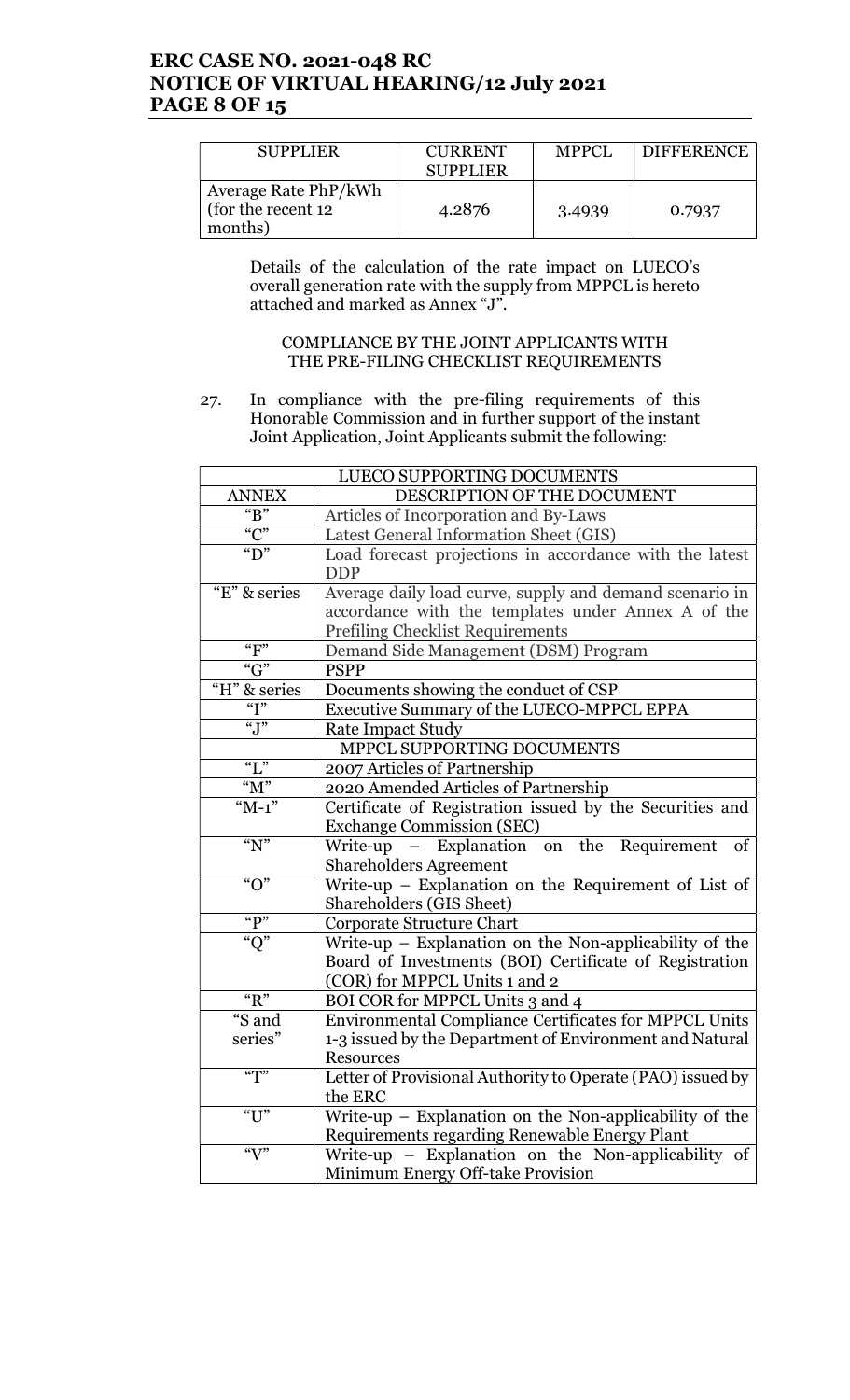# ERC CASE NO. 2021-048 RC NOTICE OF VIRTUAL HEARING/12 July 2021 PAGE 9 OF 15

| " $W$ "                               | Write-up - Explanation on the Non-applicability of          |  |
|---------------------------------------|-------------------------------------------------------------|--|
|                                       | Requirements regarding the Ancillary<br><b>Services</b>     |  |
|                                       | <b>Procurement Agreement</b>                                |  |
| " $X$ "                               | Certification by the CFO of MPPCL on items under            |  |
|                                       | Sources of Funds/Financial Plans of the Pre-filing          |  |
|                                       | Requirements (Confidential)                                 |  |
| $\mathbf{w}$                          | Write-up – Explanation on Pre-filing Requirements on        |  |
|                                       | <b>Computation of Rates</b>                                 |  |
| $\overline{Z}$                        | Affidavit of Competitive Procurement Process of Fuel        |  |
|                                       | executed by the Procurement Manager of MPPCL                |  |
|                                       | (Confidential)                                              |  |
| "AA and                               | Relevant technical and economic characteristics of the      |  |
| series"                               | generation capacity, installed capacity, mode of operation, |  |
|                                       | and dependable capacity                                     |  |
| " $BB"$                               | Write-up $-$ Explanation on the Non-applicability of the    |  |
|                                       | DOE Certificate of Endorsement (COE) for MPPCL Units        |  |
|                                       | $1$ and $2$                                                 |  |
| $\frac{\sqrt{\text{CC}^n}}{\text{D}}$ | DOE COE for MPPCL Units 3 and 4                             |  |
|                                       | Transmission Service Agreement (TSA) between the            |  |
|                                       | National Grid Corporation of the Philippines (NGCP) and     |  |
|                                       | <b>MPPCL</b>                                                |  |
| $E$ $E$ "                             | Audited Financial Statements (AFS), Balance Sheet,          |  |
|                                       | Income Statement, and Statement of Cash Flows               |  |
| "FF to FF-2"                          | Certification from MPPCL Units 1-3 on Net Heat Rate         |  |
| "GG and                               | MPPCL Secretary's Certificate for Filing of Joint           |  |
| series"                               | Application and Delegation Letter to Counsels               |  |
|                                       |                                                             |  |

### ALLEGATIONS IN SUPPORT OF THE IMMEDIATE ISSUANCE OF PROVISIONAL AUTHORITY OR INTERIM RELIEF

- 28. LUECO and MPPCL replead the foregoing allegations in further support of their prayer for the immediate issuance of a provisional authority or interim relief.
- 29. Currently, LUECO continues to source its power from TPEC pursuant to a Letter of Agreement dated 11 June 2019 for a period of one (1) year from 26 August 2020 to 25 August 2021 under the same terms and conditions.
- 30. Given the impending expiration of the Letter of Agreement between LUECO and TPEC and without a provisional authority or interim relief issued by this Honorable Commission authorizing the supply by MPPCL starting 26 August 2021, LUECO will be left with no other supplier. Moreover, LUECO cannot purchase from the Wholesale Electricity Spot Market (WESM) as it is not a direct member therein. Thus, with no supplier to provide the much-needed electric service, consumers of LUECO may experience total blackout instead of enjoying the lowest generation rate offered by MPPCL.
- 31. In the interest of LUECO's consumers, there is a necessity for the immediate issuance of a provisional authority or interim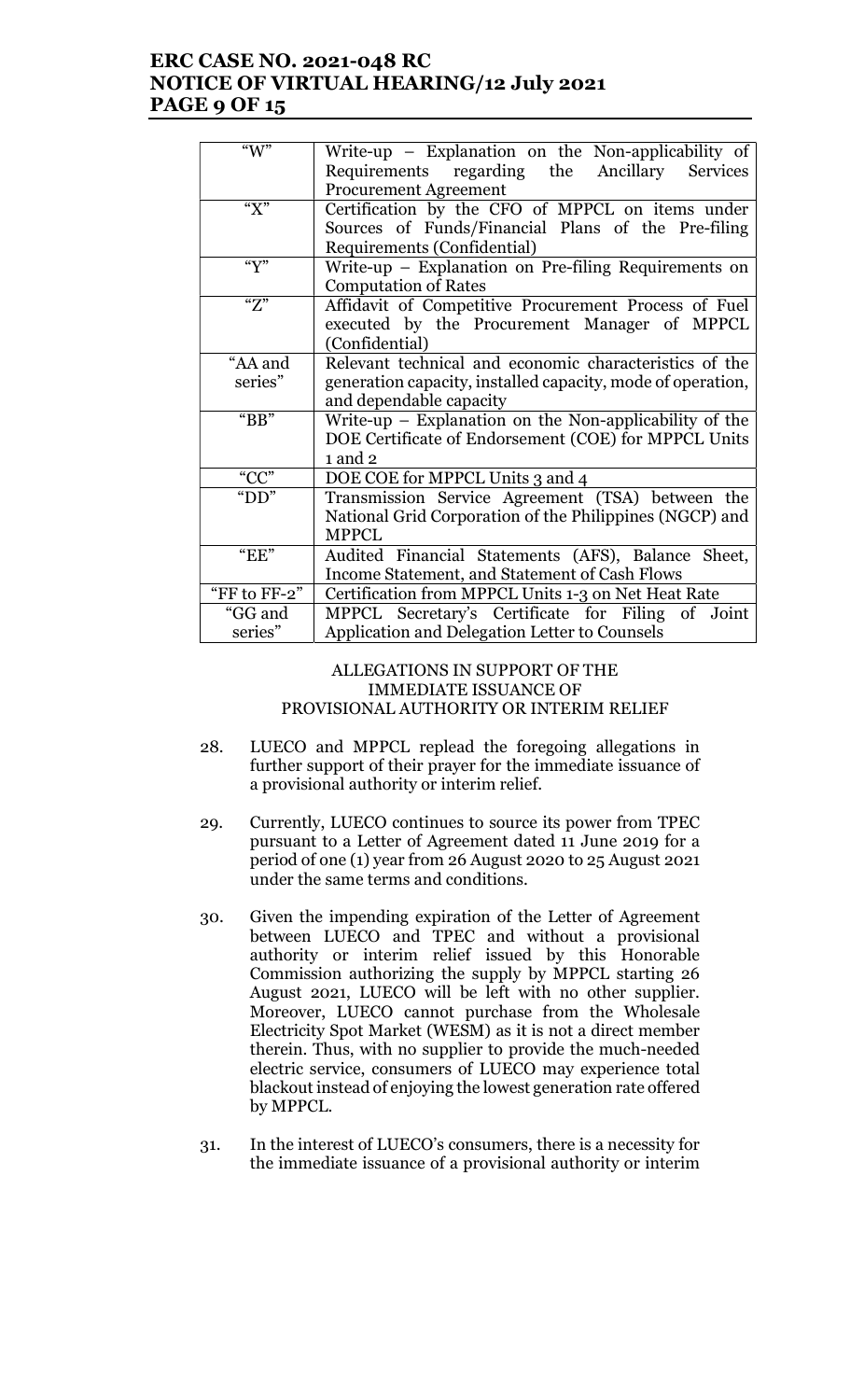# ERC CASE NO. 2021-048 RC NOTICE OF VIRTUAL HEARING/12 July 2021 PAGE 10 OF 15

relief in order to have a continuous and reliable supply of electricity.

32. Pursuant to its Rules of Practice and Procedure, this Honorable Commission may issue a provisional authority or interim relief:

> "Section 3. Action on the Motion. – Motions for Provisional Authority or Interim Relief may be acted upon with or without hearing. The Commission shall act on the motion on the basis of the allegations of the application or petition and supporting documents and other evidences that applicant or petitioner has submitted and the comments or opposition filed by any interested person, if any."

33. In further support of the immediate issuance of a provisional authority, Joint Applicants attach as Annex "K" the Judicial Affidavit executed by Mr. JOSEPH BERNARD G. VALERO, EMO Manager and Member of the Board of Directors of LUECO.

## ALLEGATIONS IN SUPPORT OF THE MOTION FOR CONFIDENTIAL TREATMENT OF INFORMATION

34. Under the ERC Rules of Practice and Procedure, a party to any proceeding before the Honorable Commission may request that certain information not be disclosed and be treated as confidential.4 Pursuant to this, Applicant MPPCL prays for the confidential treatment of the information contained in the following annexes:

| Documents and/or Information                                                                                                          | Annex         |
|---------------------------------------------------------------------------------------------------------------------------------------|---------------|
| Certification by the CFO of MPPCL on items under Sources<br>of Funds/Financial Plans of the Pre-filing Requirements<br>(Confidential) | " $X$ "       |
| Affidavit of Competitive Procurement Process of Fuel<br>executed by the Procurement Manager of MPPCL<br>(Confidential)                | $\mathcal{F}$ |

35. Annexes "X", and "Z" contain the details of the power rate calculations and financial model of MPPCL as well as the manner by which these were derived. These information are proprietary in nature and should be protected as trade secrets as contemplated by law and jurisprudence. In the case of Air Philippines Corporation vs. Pennswell, Inc.<sup>5</sup>, the Supreme Court defined a trade secret, as follows:

> "A trade secret may consist of any formula, pattern, device, or compilation of information that: (1) is used in one's business; and (2) gives the employer an opportunity to obtain an advantage over competitors who do not

<sup>4</sup> Section 1, Rule 4, Rules of Practice and Procedure of the Energy Regulatory Commission. 5 G.R. No. 172835, December 13, 2007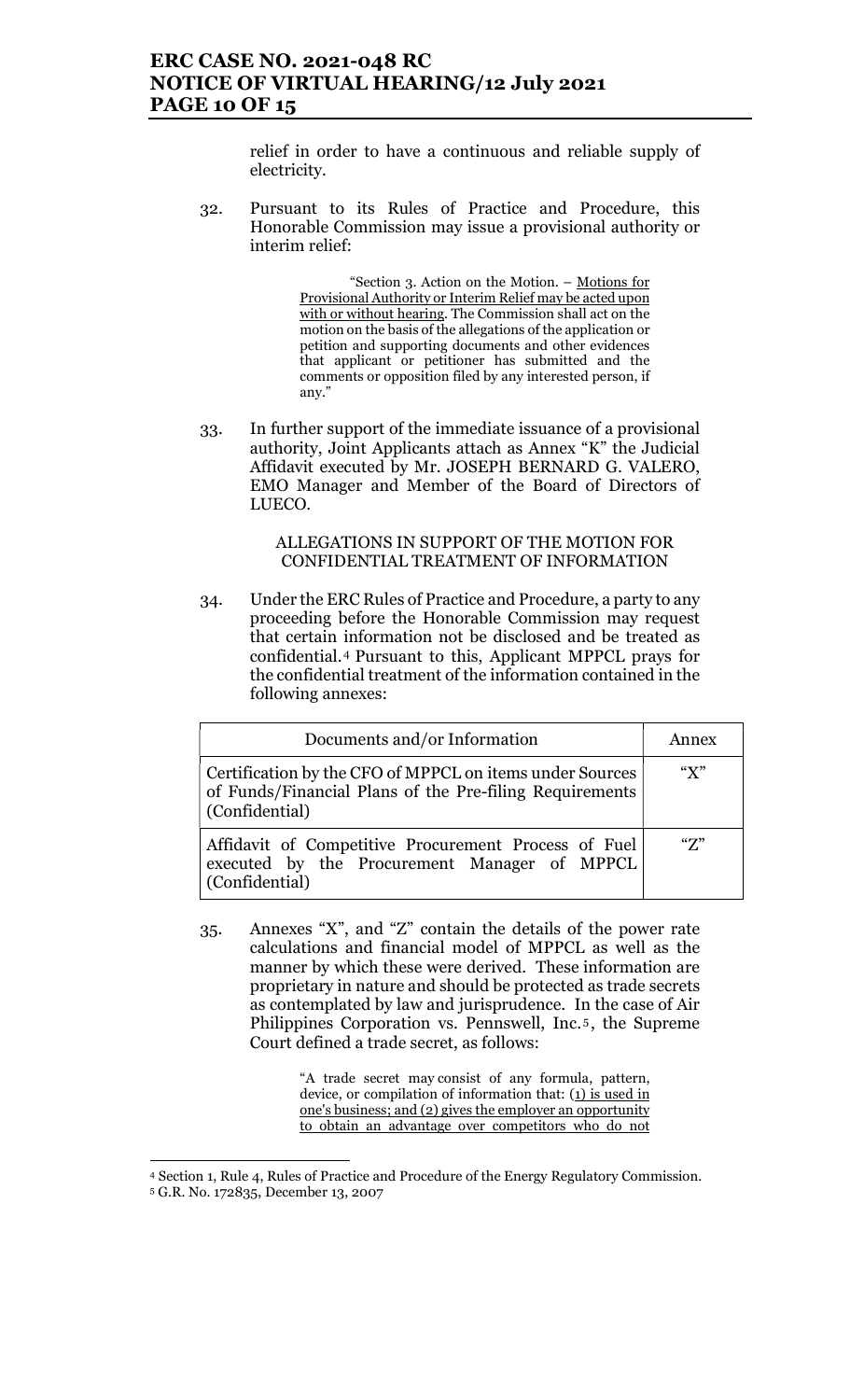## ERC CASE NO. 2021-048 RC NOTICE OF VIRTUAL HEARING/12 July 2021 PAGE 11 OF 15

possess the information. Generally, a trade secret is a process or device intended for continuous use in the operation of the business, for example, a machine or formula, but can be a price list or catalogue or specialized customer list. It is indubitable that trade secrets constitute proprietary rights. The inventor, discoverer, or possessor of a trade secret or similar innovation has rights therein which may be treated as property, and ordinarily an injunction will be granted to prevent the disclosure of the trade secret by one who obtained the information "in confidence" or through a "confidential relationship". American jurisprudence has utilized the following factors to determine if an information is a trade secret, to wit:

- (1) the extent to which the information is known outside of the employer's business;
- (2) the extent to which the information is known by employees and others involved in the business;
- (3) the extent of measures taken by the employer to guard the secrecy of the information;
- (4) the value of the information to the employer and to competitors;
- (5) the amount of effort or money expended by the company in developing the information; and
- (6) the extent to which the information could be easily or readily obtained through an independent source." (citations omitted, emphasis supplied)

The interest of the consuming public is sufficiently protected by the review and evaluation of the rates under the EPPA by the Honorable Commission, without the need to disclose the contents of Annexes "X", and "Z". The reasonableness and transparency of the prices of electricity is to be assured by the Honorable Commission through its own review and verification of MPPCL's generation costs.

More importantly, competitors of MPPCL, should they obtain the information in Annexes "X", and "Z" may gain undue advantage to the prejudice of MPPCL. The negotiating power of MPPCL with parties it plans to contract with or who it is currently doing business with, will clearly be thwarted if it is compelled to disclose such information;

- 36. Accordingly, Joint Applicants hereby submits one (1) copy of the confidential documents in a sealed envelope, with the envelope and each page of the document stamped with the word "Confidential".<sup>6</sup>
- 37. Lastly and corollary to the foregoing, MPPCL would like to implore the discerning wisdom of the Honorable Commission to include in its issuance for this purpose the "xxx procedures for the handling or returning the confidential information, as

<sup>6</sup> Soft copies of the same to be provided to this Honorable Commission are password protected.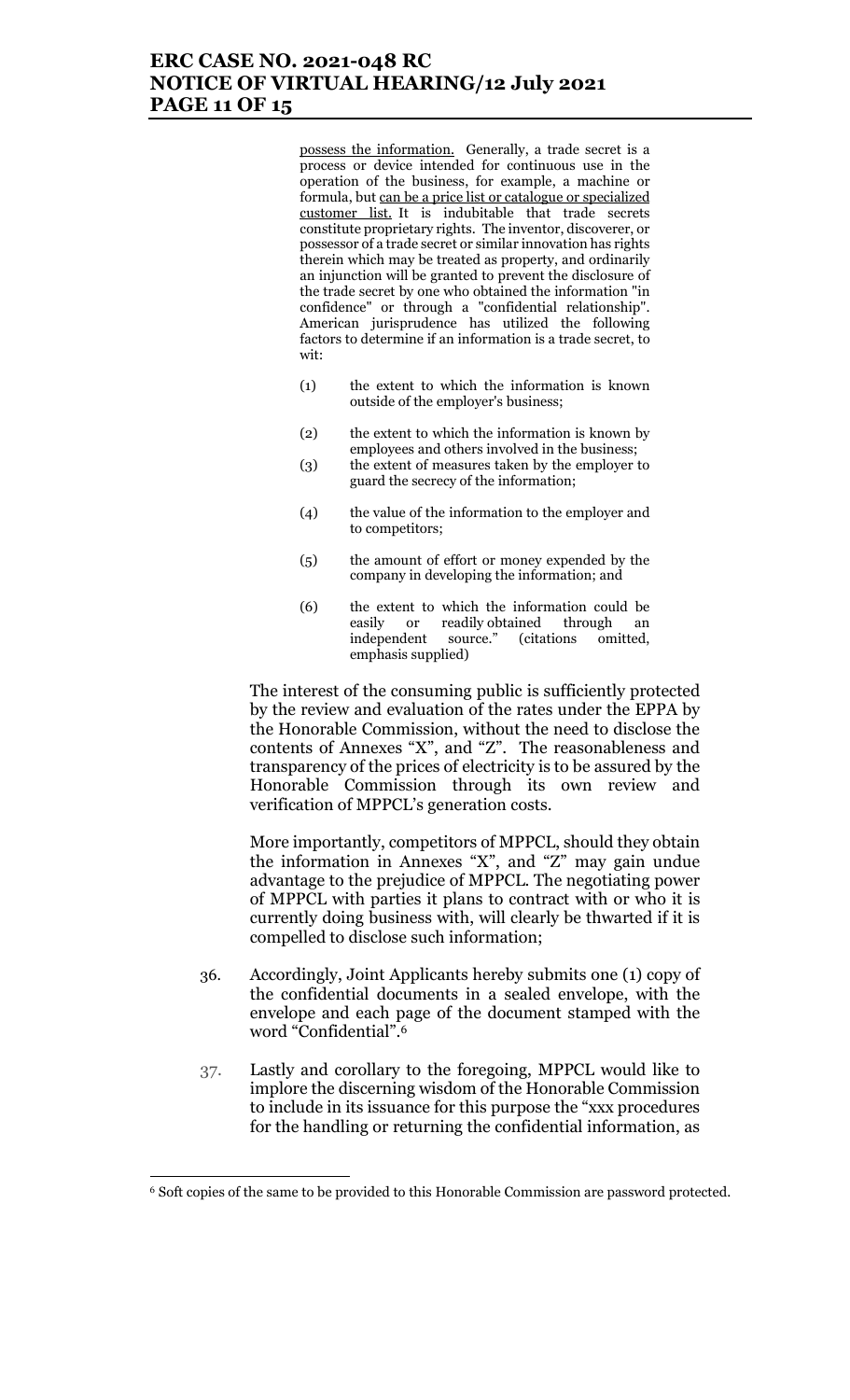appropriate, upon the close of the proceedings or at the end of the period provided in this Rule<sup>7"</sup>.

38. This is guided by the fact that MPPCL will seek for the return of these sought to be declared confidential annexes after its utilization as evidence in this case and/or at the close of the proceedings hereof, so as to relieve the Honorable Commission of the burden of safekeeping the trade secrets of MPPCL enclosed in the subject annexes.

### PRAYER

WHEREFORE, in view of all the foregoing, Joint Applicants, LA UNION ELECTRIC COMPANY, INC. and MASINLOC POWER PARTNERS CO., LTD. respectfully pray of this Honorable Commission that:

- 1. Before and during the pendency of the proceedings:
	- a. An Order be issued GRANTING provisional authority or interim relief authorizing the immediate implementation of the EPPA including the rate embodied in Schedule 4 thereof.
	- b. An Order treating Annexes "X", and "Z" and all the information contained therein as confidential in perpetuity, directing their non-disclosure to persons other than the officers and staff of the Honorable<br>Commission, perpetually protecting the said Commission, perpetually protecting the said information from public disclosure by maintaining the same separate and apart from the records of the case, ensuring that these are not divulged to unauthorized persons, from the time these annexes are received by the Honorable Commission up to the termination of the instant case; and,
	- c. an Issuance concerning the procedures for handling the confidential information upon the close of the proceedings and its return/delivery to MPPCL.
- 2. After due notice and hearing, render a Decision approving the EPPA including the rates set out therein and authorizing LUECO to charge and collect the fees therein from its customers reckoned from the start of the supply by MPPCL to LUECO under the EPPA.

Other reliefs just and equitable under the premises are likewise prayed for.

The Commission has set the instant Joint Application for determination of compliance with the jurisdictional requirements, expository presentation, Pre-trial Conference, and presentation of

<sup>7</sup> Rule 4, Section 2, paragraph 5 of the 2021 ERC Rules of Practice and Procedure.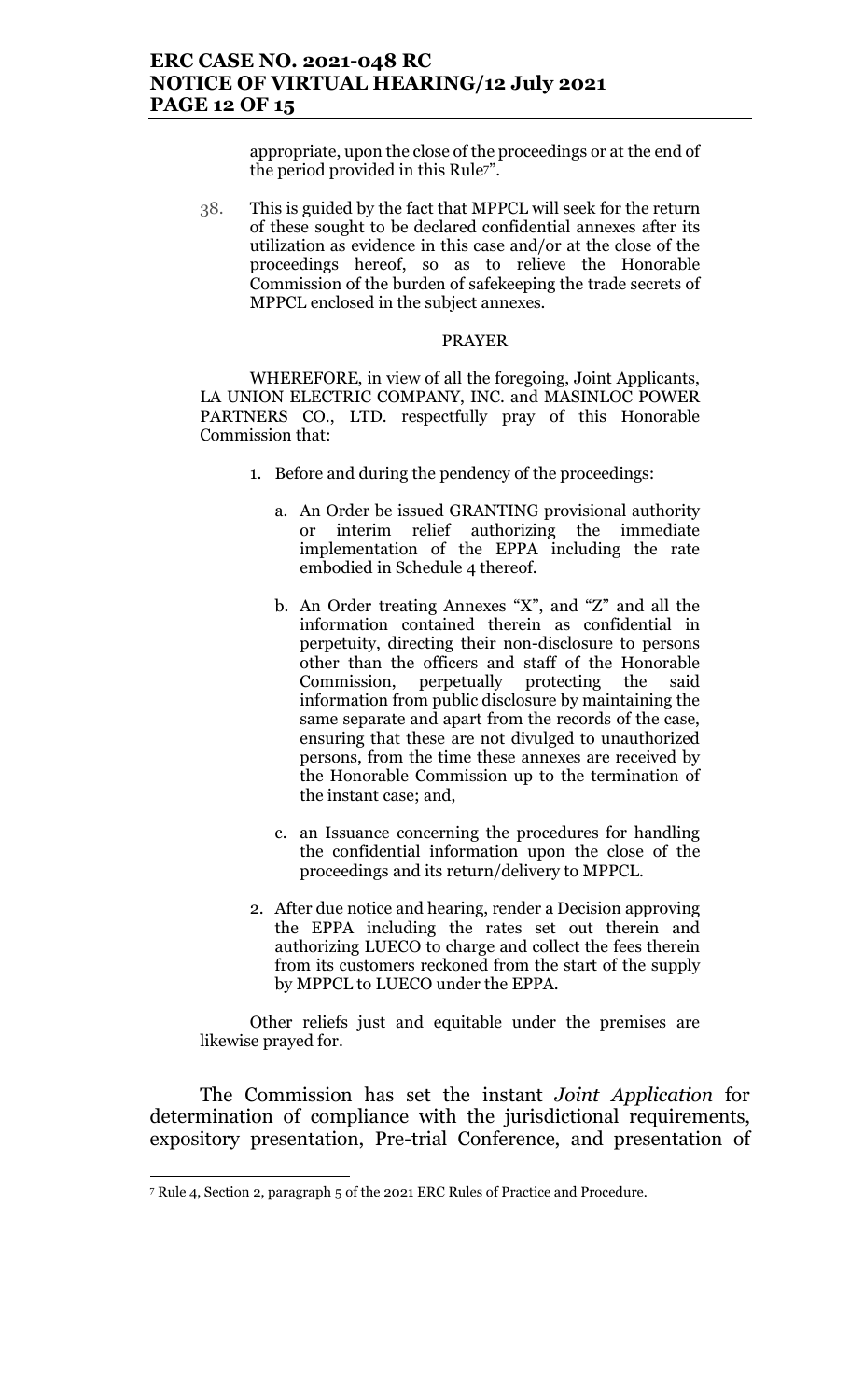# ERC CASE NO. 2021-048 RC NOTICE OF VIRTUAL HEARING/12 July 2021 PAGE 13 OF 15

evidence on the following dates and online platform for the conduct thereof, pursuant to Resolution No. 09, Series of  $2020$ ,<sup>8</sup> dated  $24$ September 2020 and Resolution No. 01, Series of 2021, dated 17 December 2020 (ERC Revised Rules of Practice and Procedure)9:

| Date                                                                                           | <b>Platform</b>                  | <b>Activity</b>                                                                                          |
|------------------------------------------------------------------------------------------------|----------------------------------|----------------------------------------------------------------------------------------------------------|
| <b>04 August 2021</b><br>(Wednesday) at two<br>o'clock in the afternoon<br>$(2:00 \text{ PM})$ | <b>Microsoft</b><br><b>Teams</b> | Determination of<br>compliance with the<br>jurisdictional<br>requirements and<br>expository presentation |
| <b>11 August 2021</b><br>(Wednesday) at two<br>o'clock in the afternoon<br>(2:00 PM)           | <b>Microsoft</b><br><b>Teams</b> | <b>Pre-trial Conference</b><br>and presentation of<br>evidence                                           |

Accordingly, LUECO and MPPCL are hereby directed to host the virtual hearing at LUECO's principal office located at LUECO Building, Quezon Avenue, San Fernando City, La Union, as the designated venue for the conduct thereof, and ensure that the same is open to the public and the community quarantine guidelines are observed at all times. Moreover, LUECO and MPPCL shall guarantee that, during the conduct of the expository presentation, the participation of the public shall not be impaired.

Any interested stakeholder may submit its comments and/or clarifications at least one (1) calendar day prior to the scheduled virtual hearing, via electronic mail (e-mail) at docket@erc.ph, copy furnish the Legal Service through  $\text{legal@erc.ph.}$  The Commission shall give priority to the stakeholders who have duly submitted their respective comments and/or clarifications, to discuss the same and propound questions during the course of the expository presentation.

Moreover, any persons who have an interest in the subject matter of the instant case may become a party by filing with the Commission via e-mail at  $\frac{\text{docket}(\omega \text{erc},ph, \text{copy furnish the Legal Service through})}{\text{dockett}(\omega \text{erc},ph, \text{copy furnish the legal Service through})}$  $legal@erc.ph$ , a verified Petition to Intervene at least five  $(5)$  calendar days prior to the date of the initial virtual hearing and subject to the requirements under Rule 9 of the ERC Revised Rules of Practice and Procedure, indicating therein the docket number and title of the case and stating the following:

 <sup>8</sup> A Resolution Adopting the Guidelines Governing Electronic Applications, Filings and Virtual Hearings Before the Energy Regulatory Commission.

<sup>&</sup>lt;sup>9</sup> A Resolution Adopting the Revised Rules of Practice and Procedure of the Energy Regulatory Commission.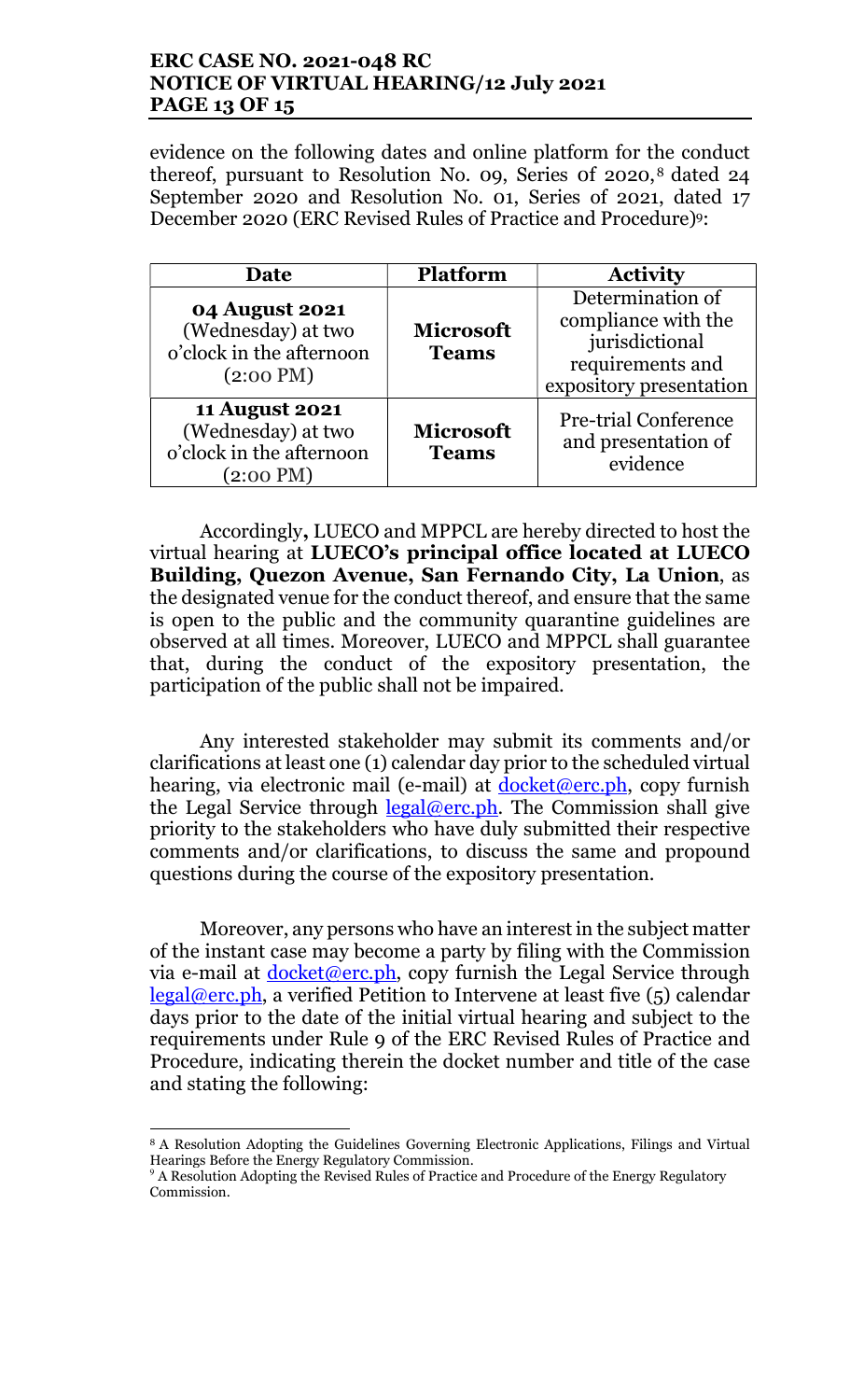- 1) The petitioner's name, mailing address, and e-mail address;
- 2) The nature of petitioner's interest in the subject matter of the proceeding and the way and manner in which such interest is affected by the issues involved in the proceeding; and
- 3) A statement of the relief desired.

Likewise, all other persons who may want their views known to the Commission with respect to the subject matter of the case may file through e-mail at  $docket@erc.ph$ , copy furnish the Legal Service through  $\frac{\text{legal@erc.ph.}}{\text{their } \text{Opposition}}$  or Comment thereon at least five (5) calendar days prior to the initial virtual hearing and subject to the requirements under Rule 9 of the ERC Revised Rules of Practice and Procedure. No particular form of Opposition or Comment is required, but the document, letter, or writing should contain the following:

- 1) The name, mailing address, and e-mail address of such person;
- 2) A concise statement of the Opposition or Comment; and
- 3) The grounds relied upon.

Any of the persons mentioned in the preceding paragraphs may access the copy of the Application on the Commission's official website at <u>www.erc.gov.ph</u>.

Finally, all interested persons may be allowed to join the scheduled initial virtual hearings by providing the Commission, thru  $legal.virtualhearings@erc.ph,$  with their respective e-mail addresses and indicating therein the case number of the instant Application. The Commission will send the access link/s to the aforementioned hearing platform within five (5) working days prior to the scheduled hearings.

(This space is intentionally left blank)